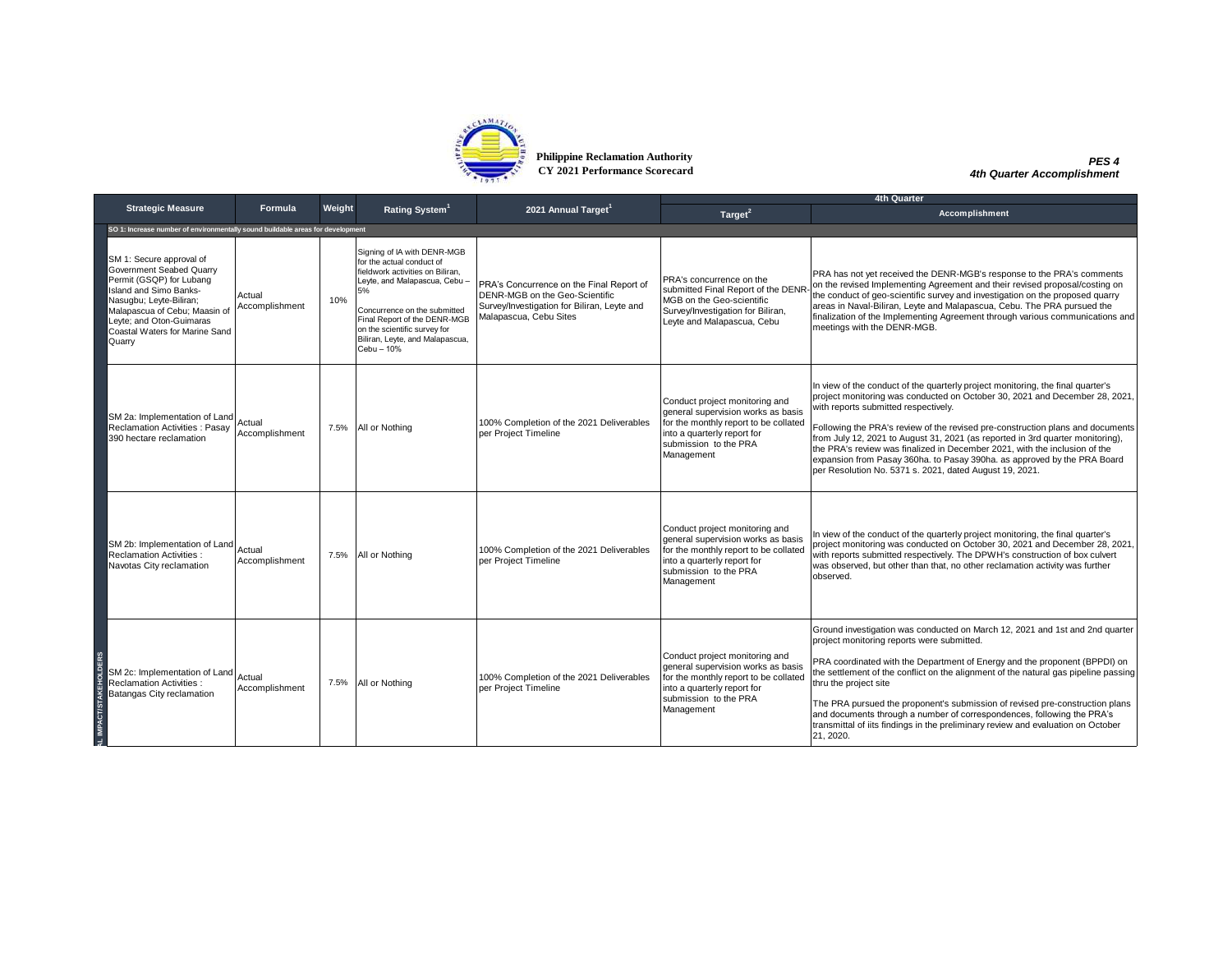| SO <sub>CI</sub>                                                                                                                    |                          |        |                                                      |                                                                                                                                  | <b>4th Quarter</b>                                                                                                                                                  |                                                                                                                                                                                                                                                                                                                                                                                                                                                                                                                                                                                                                                                                                                                                                                                                                                                                                                                                                                                                                                                                                                                                                                                                                                                                                                                                                                                                                                                                                                  |  |  |
|-------------------------------------------------------------------------------------------------------------------------------------|--------------------------|--------|------------------------------------------------------|----------------------------------------------------------------------------------------------------------------------------------|---------------------------------------------------------------------------------------------------------------------------------------------------------------------|--------------------------------------------------------------------------------------------------------------------------------------------------------------------------------------------------------------------------------------------------------------------------------------------------------------------------------------------------------------------------------------------------------------------------------------------------------------------------------------------------------------------------------------------------------------------------------------------------------------------------------------------------------------------------------------------------------------------------------------------------------------------------------------------------------------------------------------------------------------------------------------------------------------------------------------------------------------------------------------------------------------------------------------------------------------------------------------------------------------------------------------------------------------------------------------------------------------------------------------------------------------------------------------------------------------------------------------------------------------------------------------------------------------------------------------------------------------------------------------------------|--|--|
| <b>Strategic Measure</b>                                                                                                            | Formula                  | Weight | Rating System <sup>1</sup>                           | 2021 Annual Target                                                                                                               | Target <sup>2</sup>                                                                                                                                                 | <b>Accomplishment</b>                                                                                                                                                                                                                                                                                                                                                                                                                                                                                                                                                                                                                                                                                                                                                                                                                                                                                                                                                                                                                                                                                                                                                                                                                                                                                                                                                                                                                                                                            |  |  |
| Implementation of Land<br>Reclamation Activities : Pasay<br>Harbor City reclamation<br>(Pasay 265 hectare) <sup>3</sup>             |                          |        |                                                      |                                                                                                                                  |                                                                                                                                                                     | The review/evaluation of the plans and documents submitted by the proponent on March<br>30, 2021 was completed by PRA on November 9, 2021. PRA informed Pasay City LGU of<br>the result of the review on December 23, 2021.<br>The PRA also monitored the dredging operations conducted in the last quarter of 2021,<br>wherein the excavated materials were discharged on the site. The sand excavated replaced<br>the unsuitable materials excavated from the site and dumped on the DENR permitted site<br>beyond Manila Bay.                                                                                                                                                                                                                                                                                                                                                                                                                                                                                                                                                                                                                                                                                                                                                                                                                                                                                                                                                                 |  |  |
| Implementation of Land<br>Reclamation Activities : Manila<br>Solar City reclamation <sup>3</sup>                                    |                          |        |                                                      |                                                                                                                                  |                                                                                                                                                                     | On February 23, 2021, the PRA issued to the proponents of the Manila Solar City<br>Reclamation Project a Notice to Mobilize (NTM) and Notice to Commence Actual<br>Reclamation Works (NTCARW) for the implementation of the reclamation project, by virtue<br>of the Memorandum from the Office of the President through the Executive Secretary dated<br>February 18, 2021 interposing no objection on the issuance of the said NTM and<br>NTCARW. On 1 December 2021, a Notice to Mobilize (NTM) and Notice to Commence<br>Actual Reclamation Works (NTCARW) on portions not affected by the amendment of its<br>Environmental Clearance Certificate (ECC), subject to conditions, were likewise issued by<br>the Agency.                                                                                                                                                                                                                                                                                                                                                                                                                                                                                                                                                                                                                                                                                                                                                                      |  |  |
| SO 2: Promote and integrate a comprehensive coastal defense/ protection strategy into development plans                             |                          |        |                                                      |                                                                                                                                  |                                                                                                                                                                     |                                                                                                                                                                                                                                                                                                                                                                                                                                                                                                                                                                                                                                                                                                                                                                                                                                                                                                                                                                                                                                                                                                                                                                                                                                                                                                                                                                                                                                                                                                  |  |  |
| SM 3: Coastal defense strategy Actual<br>for Vulnerable Areas                                                                       | Accomplishment           | 10%    | Milestones                                           | Secure approval from the LGU of Baras,<br>Catanduanes for the Coastal<br>Protection Strategy endorsed by PRA and its<br>Partners | Completion of the Coastal<br>Protection Strategy (CPS) Report<br>and endorsement to the LGU<br>(signed by both PRA and the<br>designated LGU Department/<br>Office) | The Expression of Collaboration (EOC) with Mun. of Baras was executed on December 2, 2020, while the EOC with the Mun. of<br>Virac was executed on June 28, 2021. Actual s te inspection, environmental scanning, verification and validation of secondary<br>data, and stakeholders meeting was conducted by PRA on May 9-16, 2021. The PRA likewise conducted Risk and Hazard<br>Assessment Workshop on June 4, 2021 and Institutional Setting Workshop on June 21, 2021.<br>n the final quarter, the Catanduanes Roadmap Report Towards a Coastal Management Strategy (Scoping Mission Report for the<br>Mun. of Baras and Virac) was finalized by the DRR Team (PRA, Royal Haskoning DHV, Netherlands Embassy). The Roadmap<br>was presented virtua ly to the following Region V offices on November 9, 11, 15 and 25, 2021 a) Climate Change Commission's<br>People Survival Fund Unit; b) DENR; c) PENRO; d) DPWH; e) MGB<br>Further, the initial draft framework and Coastal Management Strategies for the LGUs of Virac and Baras was prepared. The MOU<br>between PRA and MGB R5 to access shapefiles of Geohazard Maps was reviewed by the Legal Department and OGCC on<br>September 2, 2021 and December 9, 2021, respectively.<br>The PRA also coordinated with the LGUs of Virac and Baras, Provincial Government of Catanduanes, and concerned regional<br>government offices for the Stakeholders Consultation Workshop and Roadmap Presentation (originally scheduled in January |  |  |
| SO 3: Increase Support of Stakeholders, Address Concerns of Affected Communities and Gain Social Acceptance of Development Projects |                          |        |                                                      |                                                                                                                                  |                                                                                                                                                                     |                                                                                                                                                                                                                                                                                                                                                                                                                                                                                                                                                                                                                                                                                                                                                                                                                                                                                                                                                                                                                                                                                                                                                                                                                                                                                                                                                                                                                                                                                                  |  |  |
| SM 4: Percentage of Satisfied<br>Customers/ Stakeholders                                                                            | Actual<br>Accomplishment | 5%     | (Actual/Target) x Weight<br>$0\% =$ If less than 80% | 90%                                                                                                                              | 1) Completed Interim Report.; and<br>2) 90% Satisfaction Rating                                                                                                     | Overall average satisfaction rating of 4.44/5 with 90.54% of PRA stakeholders<br>satisfied (weighted) and 4.46/5 with 91 89% of PRA stakeholders satisfied<br>(unweighted)                                                                                                                                                                                                                                                                                                                                                                                                                                                                                                                                                                                                                                                                                                                                                                                                                                                                                                                                                                                                                                                                                                                                                                                                                                                                                                                       |  |  |
| SO 4: Increase Revenue and Improve Cash Flow                                                                                        |                          |        |                                                      |                                                                                                                                  |                                                                                                                                                                     |                                                                                                                                                                                                                                                                                                                                                                                                                                                                                                                                                                                                                                                                                                                                                                                                                                                                                                                                                                                                                                                                                                                                                                                                                                                                                                                                                                                                                                                                                                  |  |  |
| SM 5: Net Income After Tax<br>Commitment                                                                                            | Absolute Amount          | 15%    | (Actual/Target) x Weight                             | PhP541 million                                                                                                                   | PhP541 million                                                                                                                                                      | PHP515 million                                                                                                                                                                                                                                                                                                                                                                                                                                                                                                                                                                                                                                                                                                                                                                                                                                                                                                                                                                                                                                                                                                                                                                                                                                                                                                                                                                                                                                                                                   |  |  |
| SO 5: Increase inventory of marketable land assets                                                                                  |                          |        |                                                      |                                                                                                                                  |                                                                                                                                                                     |                                                                                                                                                                                                                                                                                                                                                                                                                                                                                                                                                                                                                                                                                                                                                                                                                                                                                                                                                                                                                                                                                                                                                                                                                                                                                                                                                                                                                                                                                                  |  |  |
| SM 6: Disposition of unlawfully<br>reclaimed areas                                                                                  | Absolute Number          | 10%    | (Actual/Target) x Weight                             | Endorsement to the DENR for issuance of<br>Presidential Proclamation (PP) covering ten<br>$(10)$ sites                           | Endorsement to the DENR for<br>issuance of Presidential<br>Proclamation (PP) covering ten (10)<br>sites                                                             | In 2021, the PRA Board approved the following:<br>1) Forfeiture proceedings of the 2.1195-hectare completed unauthorized Reclaimed land<br>undertaken by Ms. Zoe Estella V. Ouano in Brgy. Opao, Mandaue City, Cebu in favor of<br>PRA per Board Resolution No. 5286, series of 2021, dated March 30, 2021;<br>2) Regularization of Mr. Pedro Datingaling Reclaimed Land with 11,292sq.m. area through<br>Board Resolution No. 5431-A, dated December 14, 2021; and<br>3) Regularization of Taloot Reclaimed Land with 2,711sq.m. area through Board<br>Resolution No. 5431-B, dated December 14, 2021.<br>PRA is securing the approved Survey Plan with the DENR, which is a requirement for<br>endorsement for Presidential Proclamation.                                                                                                                                                                                                                                                                                                                                                                                                                                                                                                                                                                                                                                                                                                                                                      |  |  |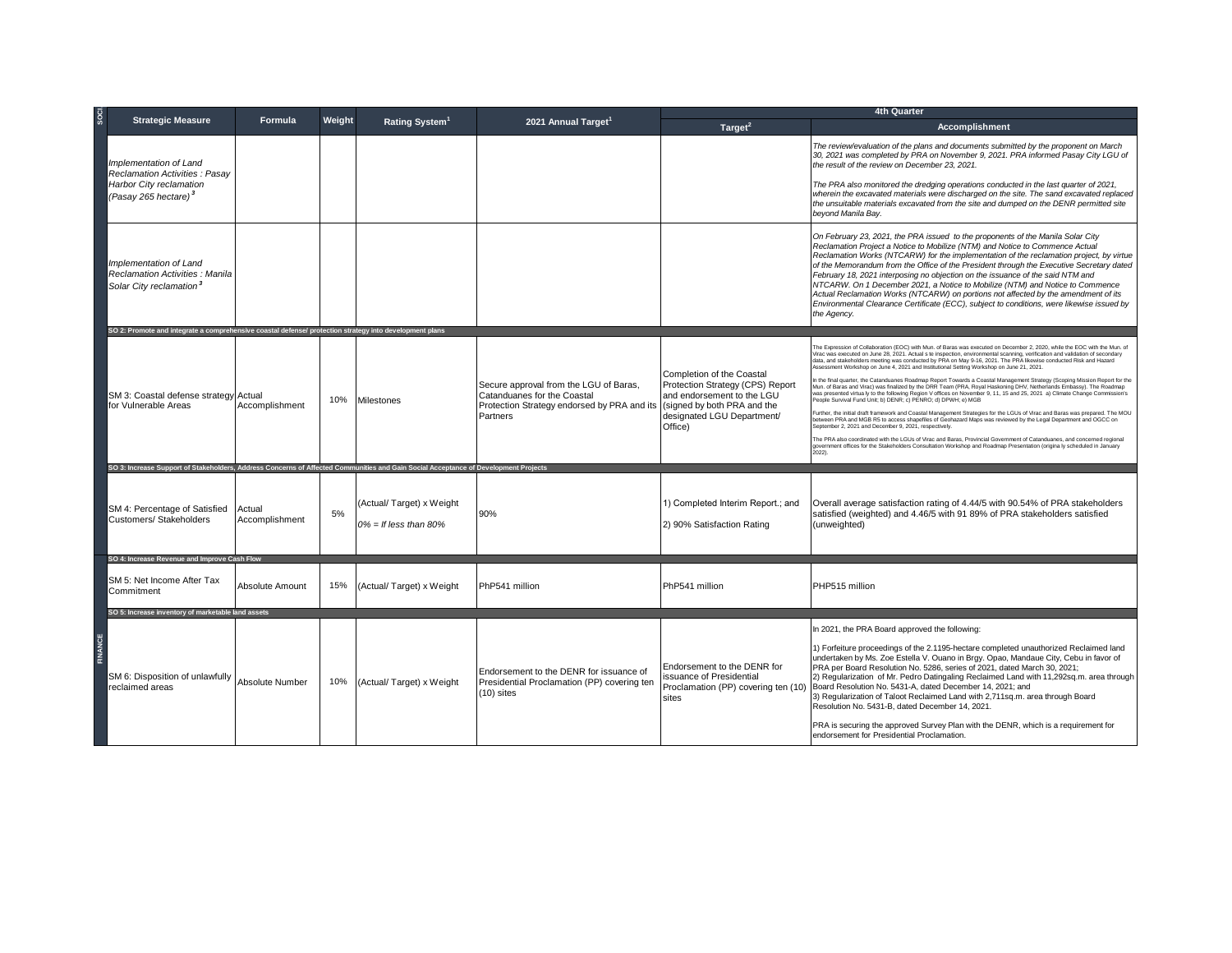| <b>Strategic Measure</b>                                                                                                                                                                                                                        | Formula                  | Weight |                             |                                                                                                                                                                                                                                | 4th Quarter                                                                                                                                                                                   |                                                                                                                                                                                                                                                                                                                                                                                                                                                                                                                                                                                                                                                                                                                                                                                                                                                                                                                                                                                                                                                          |  |
|-------------------------------------------------------------------------------------------------------------------------------------------------------------------------------------------------------------------------------------------------|--------------------------|--------|-----------------------------|--------------------------------------------------------------------------------------------------------------------------------------------------------------------------------------------------------------------------------|-----------------------------------------------------------------------------------------------------------------------------------------------------------------------------------------------|----------------------------------------------------------------------------------------------------------------------------------------------------------------------------------------------------------------------------------------------------------------------------------------------------------------------------------------------------------------------------------------------------------------------------------------------------------------------------------------------------------------------------------------------------------------------------------------------------------------------------------------------------------------------------------------------------------------------------------------------------------------------------------------------------------------------------------------------------------------------------------------------------------------------------------------------------------------------------------------------------------------------------------------------------------|--|
|                                                                                                                                                                                                                                                 |                          |        | Rating System <sup>1</sup>  | 2021 Annual Target <sup>1</sup>                                                                                                                                                                                                | Target <sup>2</sup>                                                                                                                                                                           | <b>Accomplishment</b>                                                                                                                                                                                                                                                                                                                                                                                                                                                                                                                                                                                                                                                                                                                                                                                                                                                                                                                                                                                                                                    |  |
| SO 6: Implement Clear and Efficient Reclamation Guidelines and Public Estates Development and Manage                                                                                                                                            |                          |        |                             |                                                                                                                                                                                                                                |                                                                                                                                                                                               |                                                                                                                                                                                                                                                                                                                                                                                                                                                                                                                                                                                                                                                                                                                                                                                                                                                                                                                                                                                                                                                          |  |
| SM 7. Formulation of a new<br>policy                                                                                                                                                                                                            | Actual<br>Accomplishment | 5%     | All or Nothing              | Publication of Board-approved policy on PRA<br>Monitoring of the Non-Environmentally<br>Critical Projects in newspapers of general<br>circulation and filing with the Office of the<br>National Administrative Register (ONAR) | on PRA Monitoring of the Non-<br>Environmentally Critical Projects in<br>newspapers of general circulation<br>and filing with the Office of the<br>National Administrative Register<br>(ONAR) | Publication of Board-approved policy The draft policy was discussed with the Legal Department and the latter has<br>reviewed the draft in their Internal Memorandum dated November 5, 2021.<br>Following ARTA's new requirement to conduct stakeholders consultation for<br>new/proposed policies, the Environmental Management Department prepared<br>and presented the initial stakeholders' list to the PRA-Committee on Anti Red<br>Tape on October 14, 2021. The stakeholders' list was also discussed with the<br>other concerned department (Planning and Evaluation Department).                                                                                                                                                                                                                                                                                                                                                                                                                                                                 |  |
| SM 7. Formulation of a new<br>policy <sup>3</sup>                                                                                                                                                                                               |                          |        |                             |                                                                                                                                                                                                                                |                                                                                                                                                                                               | The following PRA-Board policies were crafted and published in newspapers of<br>general circulation and filed with the Office of the Administrative Register (ONAR) in<br>2021, as follows:<br>a) Rules and Procedure for the Forfeiture of Unauthorized and Illegal Reclamations<br>thorugh Titling under the name of the PRA; published in the Philippine Daily Inquirer<br>and filed with ONAR on March 1, 2021<br>b) Policies and Guidelines Governing the Social Environment Fund (SEF) Collected<br>from Reclamation Projects; and published in The Manila Times and filed with the<br>ONAR on June 18, 2021<br>c) Interim Use of Illegal/Unauthorized Reclaimed Lands Pending Issuance of the<br>Titling of the Land in the name of the Republic of the Philippines thorugh the PRA;<br>published in The Manila Times and filed with the ONAR on September 16, 2021                                                                                                                                                                               |  |
| SM 8. Re-development of<br>Coastal Plaza Condominium<br>Project (CPCP)                                                                                                                                                                          | Actual<br>Accomplishment | 7.5%   | Milestones                  | Publication of Public Bidding for the<br>disposition of free areas                                                                                                                                                             | Publication of bidding requirements<br>for the disposition of free areas                                                                                                                      | PRA obtained the DENR's approval of the consolidation/subdivision plan for the Alteration of the<br>Site Development Plan (ASDP) on May 4, 2021. On July 7, 2021, the PRA submitted all the<br>required documents to the Department of Human Settlements & Urban Development (DHSUD)<br>for the approval of the ASDP.<br>In the final quarter, PRA sent a follow up letter to DHSUD regarding the status of PRA's pending<br>application. Said follow up letter was received by DHSUD on November 5, 2021. In a meeting on<br>December 10, 2021, DHSUD advised PRA to submit additional documents. In view of the delay<br>in the approval of the ASDP, the PRA Board approved the revised timetable for the<br>implementation of the CPCP re-development, through Board Resolution No. 5436, s. 2021,<br>dated December 14, 2021. Meanwhile, the Terms of Reference (TOR) for the disposition<br>(through lease) of the free areas was already prepared but not yet submitted to the Management<br>Committee in view of the delay in the ASDP approval. |  |
| SM 9a. Maintenance and timely<br>repair of roads and other<br>infrastructure projects:<br>Rehabilitation of PRA Roads<br>SM 9b. Maintenance and timely<br>repair of roads and other<br>infrastructure projects:<br>Construction of One (1) Road | Actual                   | 5%     | All or Nothing <sup>3</sup> | 100% implementation of the 2021<br>deliverables in the Memorandum of<br>Agreement (MOA) with the DPWH                                                                                                                          | Start of Bidding<br>Process: and<br>Notice of Award to<br><b>Winning Consultant</b>                                                                                                           | The PRA Board approved, through Board Resolution No. 5259, series of 2021,<br>dated February 18, 2021, the change in the procurement method from Agency-to-<br>Agency to Procurement Agent Agreement (PAA) with the Department of Public<br>Works and Highway (DPWH) NCR for the proposed road rehabilitation works.<br>After a series of review, the PRA Board approved the MOA with timetable of<br>deliverables for the Procurement Agency Agreement with DPWH-NCR for the<br>consulting services to be procured by the latter dated October 21, 2021 through<br>Board Resolution No. 5402, series of 2021. The PRA received the DPWH-<br>signed MOA on December 27, 2021.                                                                                                                                                                                                                                                                                                                                                                            |  |
| SM 9c. Maintenance and timely<br>repair of roads and other<br>infrastructure projects:<br>Road Repair Works of PRA Roads                                                                                                                        | Accomplishment           |        |                             | 100% completion of the road repair/<br>maintenance works through cutting/squaring                                                                                                                                              | 100% completion of the road repair/<br>maintenance works through cutting/<br>squaring                                                                                                         | Completed 100% of the road repair works under PRA's supervision on 15<br>September 2021.<br>The PRA issued the Notice to Proceed (NTP) dated 13 July 2021 to the Socor<br>Construction Corporation (SCC) and was conformed to by trhe latter on 14 July<br>2021. The implementation of the contract commenced on 14 July 2021.A<br>Variation Order (V.O.) under Extra Work Order (E.W.O.) No. 1 for additional<br>717.59 sq.m. damaged pavement was issued to SCC and executed on 08<br>September 2021. The project was was completed on 15 September 2021.                                                                                                                                                                                                                                                                                                                                                                                                                                                                                              |  |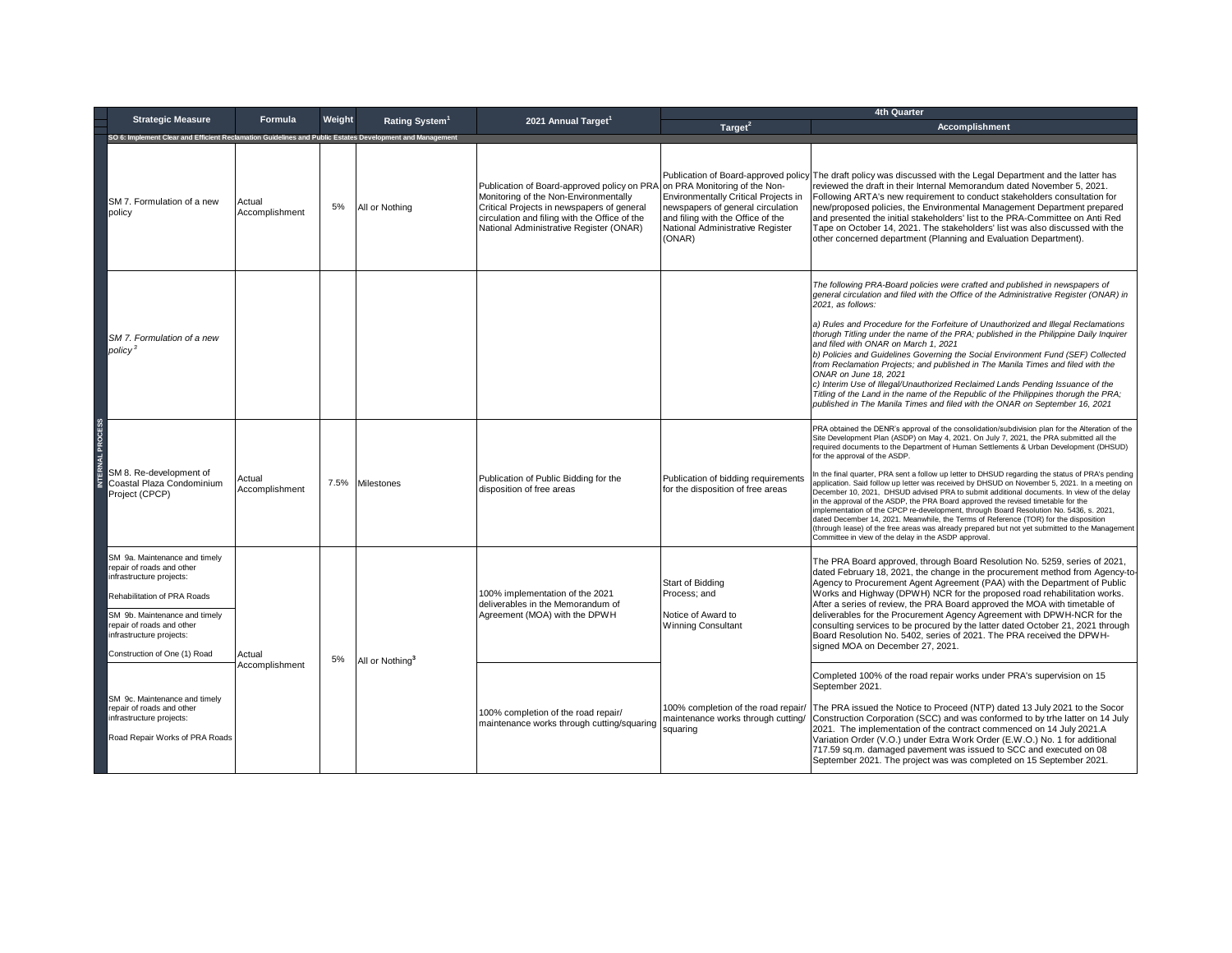| <b>Strategic Measure</b>                                                           | Formula                  | Weight |                            |                                                           | <b>4th Quarter</b>                                                                                                                                                                                  |                                                                                                                                                                                                                                                                                                                                                                                                                                                                                                                                                                                                                                                                                                                                                                                                                                |
|------------------------------------------------------------------------------------|--------------------------|--------|----------------------------|-----------------------------------------------------------|-----------------------------------------------------------------------------------------------------------------------------------------------------------------------------------------------------|--------------------------------------------------------------------------------------------------------------------------------------------------------------------------------------------------------------------------------------------------------------------------------------------------------------------------------------------------------------------------------------------------------------------------------------------------------------------------------------------------------------------------------------------------------------------------------------------------------------------------------------------------------------------------------------------------------------------------------------------------------------------------------------------------------------------------------|
|                                                                                    |                          |        | Rating System <sup>1</sup> | 2021 Annual Target <sup>1</sup>                           | Target <sup>2</sup>                                                                                                                                                                                 | <b>Accomplishment</b>                                                                                                                                                                                                                                                                                                                                                                                                                                                                                                                                                                                                                                                                                                                                                                                                          |
| SO 7. Strengthen culture of continuous training and innovation in the organization |                          |        |                            |                                                           |                                                                                                                                                                                                     |                                                                                                                                                                                                                                                                                                                                                                                                                                                                                                                                                                                                                                                                                                                                                                                                                                |
| SM 10. Percentage of<br><b>Employees Meeting Required</b>                          | Actual<br>Accomplishment | 5%     | All or Nothing             | Improvement of Competency Baseline of the<br>Organization | Increase the 79% competent<br>employees (16% who Demonstrate<br>the competency model plus 63%<br>who are Approaching the<br>competency model) based on the<br>2019 competency assessment<br>result. | The Memorandum of Agreement (MOA) for the project, "Planning for Competency"<br>Assessment: The PRA Training Course on Competency Assessment Design,<br>Development, and Administration", was signed and executed. On September 13,<br>2021, the PRA Team was constituted to attend DAP-facilitated trainings to obtain<br>knowledge and skills in the conduct of the organization-wide competency assessment<br>activities and data gathering. The asynchronous training started on October 18, 2021.<br>The administration of online rating sheets was conducted on December 17, 2021 and<br>the psychological test was administered on January 19-26, 2022. the psychological<br>test results were completed on February 22, 2022. Interpretation of results, as well as<br>drafting of the competency results, is ongoing. |
| SO 8. Implement a Quality Management System (QMS)                                  |                          |        |                            |                                                           |                                                                                                                                                                                                     |                                                                                                                                                                                                                                                                                                                                                                                                                                                                                                                                                                                                                                                                                                                                                                                                                                |
| SM 11. Improve Processes to<br><b>Quality Management System</b>                    | Actual<br>Accomplishment |        | All or Nothing             | Recertification under ISO 9001:2015                       | Recertification under ISO 9001:2015                                                                                                                                                                 | The PRA was re-certified under ISO 9001 2015. The Certificate was issued on<br>December 30, 2021 and shall be valid until November 7, 2024.                                                                                                                                                                                                                                                                                                                                                                                                                                                                                                                                                                                                                                                                                    |
|                                                                                    | Total                    | 100%   |                            |                                                           |                                                                                                                                                                                                     |                                                                                                                                                                                                                                                                                                                                                                                                                                                                                                                                                                                                                                                                                                                                                                                                                                |

<sup>1</sup> Based on Final CY2021 PES transmitted by GCG dated 31Mav2021<br><sup>2</sup> Based on Revised Quarterly Targets transmitted by PRA dated 29July2021

<sup>3</sup> Items are included in the final report pursuant to PRA's request for inclusion as milestone accomp ishments for CY2021 PES